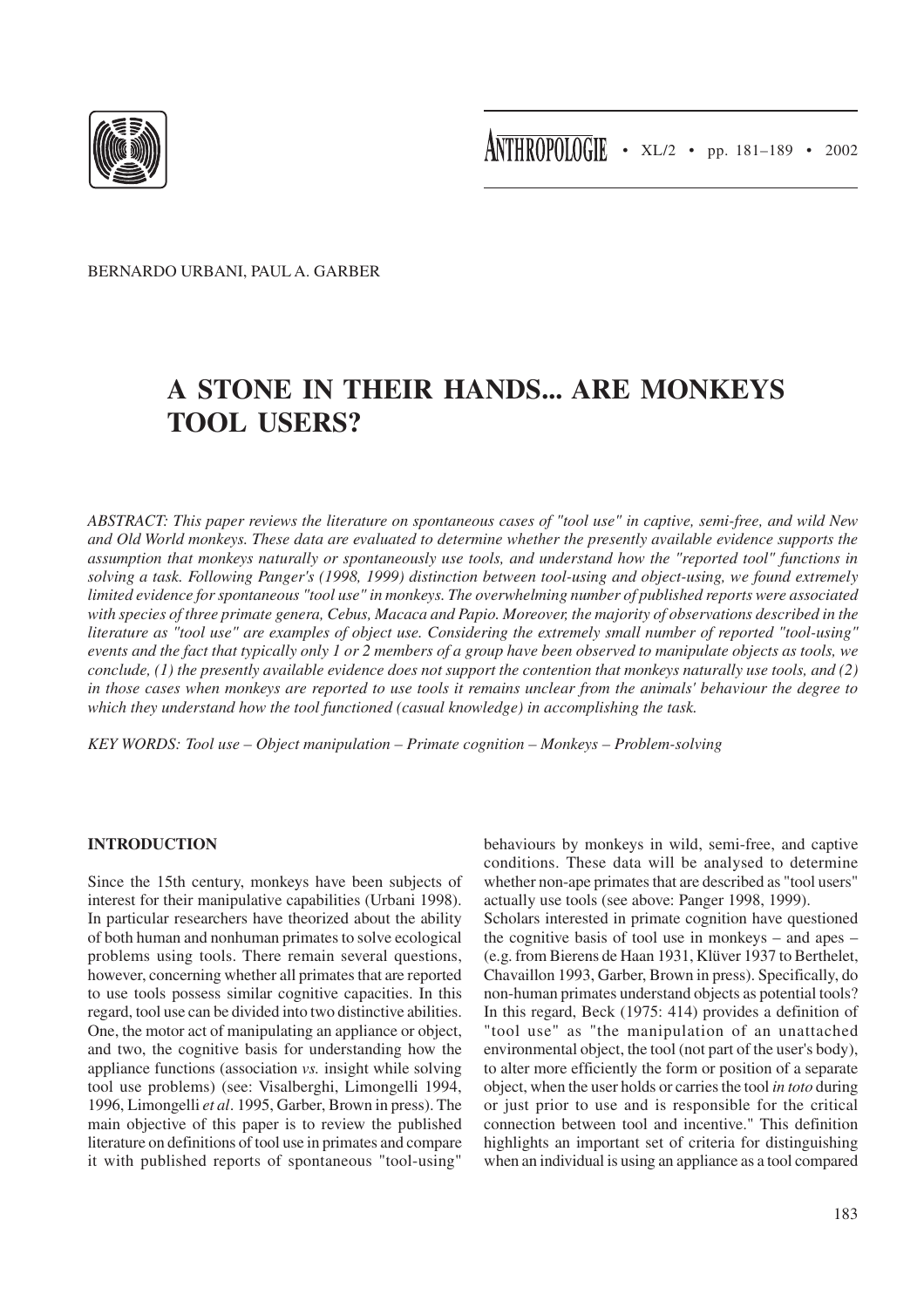to using an appliance as an object. Thus, Beck (1975) "…excludes as tool use some behaviours that are strikingly similar, in both form and function to those it includes. For example, chimpanzees are not using tools when they open fruits by banging them ON rocks, but they are when they bang fruits WITH rocks (sic)" (Beck 1975: 414). This conception of tool use provides a framework to evaluate and compare tool use in monkeys and apes.

Using a Piagetanian model of ontogenetic development, Parker and Gibson (1977) differentiated between objectsubstrate manipulation or "*proto tool use*" and tool use. These authors make a distinction between the tool itself and the resource upon which the tool acts, and suggest that the difference "between true tool use and the *proto tool use* seems to lie in the detachment and manipulation of both the object of change and the agent of change (the tool)… the detachment and manipulation of the object of change only is *proto tool use*" (Parker, Gibson 1977: 625).

Panger (1998, 1999) elaborated on this distinction and highlights the difference between tool use and object use. Accordingly, she considers that a primate is using a tool rather than manipulating an object when both agent of change (tool) and the object of change (edible item, solid or liquid) are manipulated in a feeding, drinking or foraging context; e.g. throwing a branch is not tool use, whereas using a branch to obtain a food item is using a tool. However, Panger's definition is primarily associated with differences in motor skills which may not necessary imply cognitive processes involved in the understanding of how the tool functions. Manipulative abilities are a necessary but not sufficient condition for tool use. For example, Torigoe (1985) reviewed evidence of object manipulation in 74

primate species (Torigoe 1985), virtually none of which are reported to use tools in the wild. Rather, it has been argued that true tool use requires evidence of both manipulative abilities and causal knowledge of how the tool functions in accomplishing the task (Visalberghi, Limongelli 1994, 1996, Tomasello, Call 1997, Visalberghi, Tomasello 1998). Causal knowledge or insight can be defined as the ability to mentally represent, associate and control two or more events for obtaining a goal while using an object as a tool, and requires knowing how something works (Visalberghi, Tomasello 1998, Tomasello, Call 1997, Call 2000). A major question in the study of primate tool use therefore, is whether monkeys learn to use tools by insight (how the tool works) or reinforcement (that the tool works) (Visalberghi, Limongelli 1994, 1996, Byrne 1998). In this paper, we address the following questions:

- a) Is there evidence that monkeys naturally use tools (Beck 1975, Parker, Gibson 1977, Panger 1998, 1999)?
- b) If monkeys use tools, do the data support the contention that monkeys understand how "tools" function?

### **METHODS**

A systematic review was conducted of published reports of "tool use" in monkeys in wild, semi-free and captive conditions. Only spontaneous cases were included. We define spontaneous tool use following Beck's (1975) definition with the provision that the individual manipulating the tool had not been trained previously to use tools as part of some research or experimental protocol. Thus, we have excluded all cases of induced or experimental studies of monkey "tool-using".



FIGURE 1. Comparison of the sex/age category among tool users and object users (for abbreviations see *Table 1*).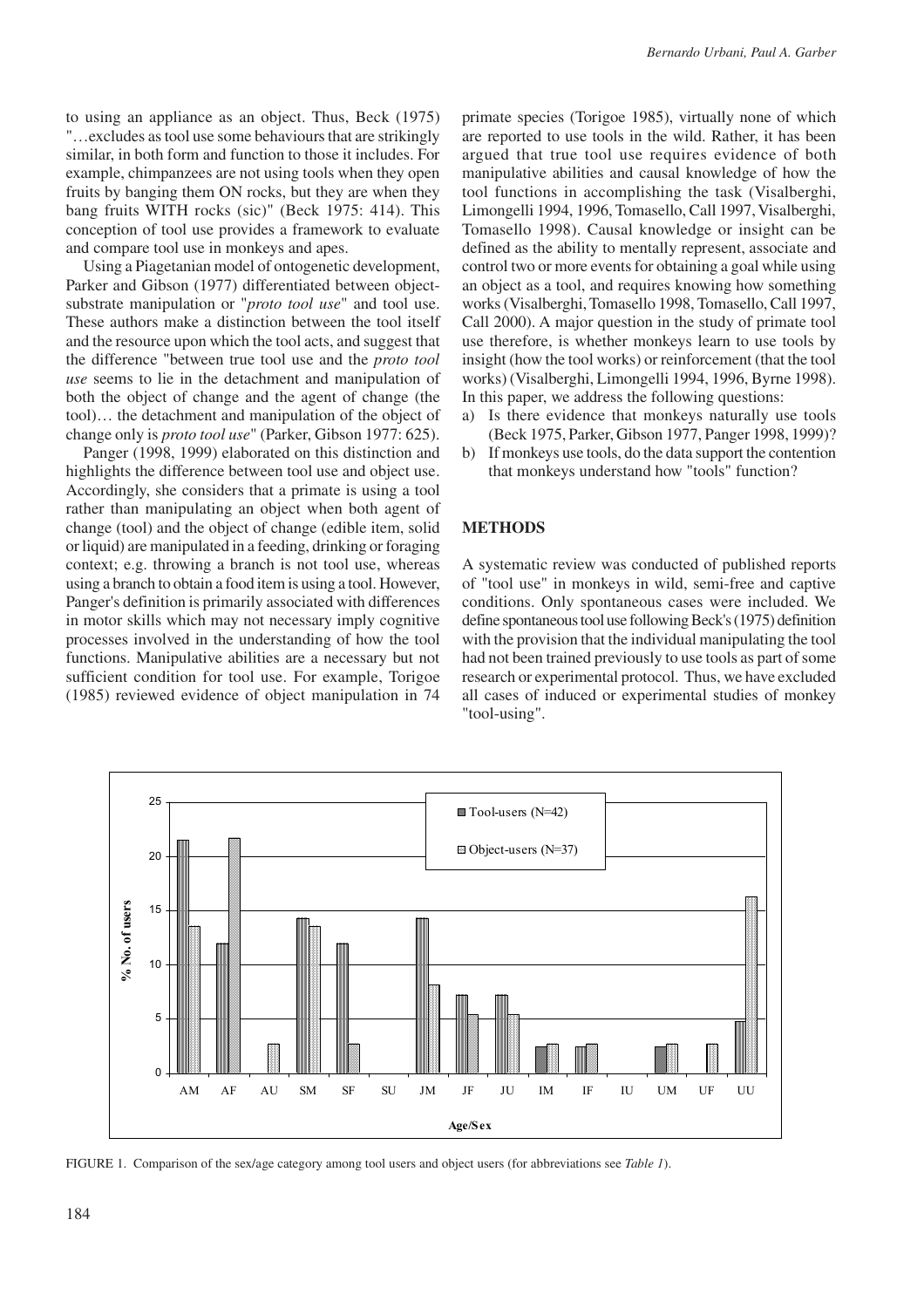|                                       |                                        | TABLE 1. Reports of "tool use" in monkeys under wild, semi-free and captive conditions (spontaneous cases only). Definitions of tool use and object use as Panger (1998, 1999). |                                |                             |                    | TOOL USE                 |                                  |                          |                                                |                               |                                  |                                 |
|---------------------------------------|----------------------------------------|---------------------------------------------------------------------------------------------------------------------------------------------------------------------------------|--------------------------------|-----------------------------|--------------------|--------------------------|----------------------------------|--------------------------|------------------------------------------------|-------------------------------|----------------------------------|---------------------------------|
| Species                               | Reported<br>"tool"                     | Object of<br>change                                                                                                                                                             | "Tool-using"<br>behaviour      | No. of<br>"using<br>events" | monkeys<br>No.of   | Ratio No.<br>monkeys     | tion time<br>Observa-            | Freq.<br>of use          | Age/sex                                        | durations<br>Event            | Environmenta<br><b>l</b> context | References                      |
| Cebus albifrons                       | Leaf cup                               | Water (obtained)                                                                                                                                                                | Drinking water                 |                             | 1 to > 5           | 0.300                    | コ                                |                          | JU, SF                                         | $2 \text{ to } 5 \text{ min}$ | ≽                                | Phillips (1998)                 |
| Cebus apella                          | Bait                                   | and not obtained)<br>Fish (obtained                                                                                                                                             | Attracting fishes              | 11 (obtain<br>fish)         | of 6               | 0.167                    | $71.5 \text{ min}$               | 8.4615                   | <b>NN</b>                                      | "several"<br>10 to<br>min     | $-$ island<br>Ō                  | Mendes et al.<br>$(2000)$ [1]   |
| Cebus apella                          | Branch                                 | Hard fruit (not<br>obtained)                                                                                                                                                    | Fruit cracking                 |                             | of 20              | 0.050                    | 22 months                        | 0.0003                   | N                                              | $10$ min.                     | ≥                                | Boinski et al.<br>(2001)        |
| Cebus apella                          | Stone                                  | Palm fruit<br>(obtained)                                                                                                                                                        | Fruit cracking                 | 347                         | 14 of 18           | 0.778                    | 14 months                        | 0.1652                   | AM, AF, SM,<br>SF, JU, IU                      | コ                             | $S_{\rm F}$                      | Ottoni, Mannu<br>$(2001)$ [2]   |
| Cebus apella                          | Stone                                  | invertebrates<br>(obtained)<br>Nuts with                                                                                                                                        | Obtaining<br>coleoptera        | コ                           | U of 44            | $\mathbf{I}$             | 11 months                        | I                        | AM, SM, JM,<br>AF, SF, IF                      | L                             | ${\rm S}$                        | (1996, 1998)<br>Rocha et al.    |
| Cebus apella                          | Stone or<br>wood                       | Oyster (obtained)                                                                                                                                                               | Oyster cracking                | U (but ? 2)                 | 1 of 10            | 0.100                    | 1 day                            | 0.2000                   | ŠД                                             | $\cup$                        | ⋗                                | Fernandes (1991)                |
| capucinus<br>Cebus                    | Probe                                  | Insert(U)                                                                                                                                                                       | Probing for<br>insects         |                             | $1$ of $21$        | 0.048                    | 300 hr.                          | 0.0033                   | <b>NS</b>                                      | $\Box$                        | $\geq$                           | Skolnikoff (1990)<br>Chevalier- |
| Cebus olivaceus                       | Leave                                  | Water (obtained)                                                                                                                                                                | Sponging water                 |                             | $1$ of $11$        | 0.091                    | $1$ day                          | 0.1000                   | 占                                              | コ                             | $-$ island<br>Õ                  | Urbani (1999)                   |
| Cebus olivaceus                       | Orange peel                            | Water (obtained)                                                                                                                                                                | Containing<br>water            |                             | of 11              | 0.091                    | 1 day                            | 0.1000                   | $\overline{M}$                                 | $\cup$                        | $C -$ island                     | Urbani (1999)                   |
| Cebus sp.                             | $\mathbf{T}\mathbf{w}\mathbf{g}$       | Insect (obtained)                                                                                                                                                               | probing for<br>insects         | コ                           | $\overline{\cup}$  | $\mathbf{I}$             | D                                |                          | UU                                             | J                             | ≽                                | (in Jay 1968)<br>Thorington     |
| Cebus sp.                             | Leave                                  | Water (obtained)                                                                                                                                                                | Drinking water                 | ⊐                           | U of 6             |                          | ⊃                                |                          | E                                              | ⊃                             | $-enclosure$<br>Ò                | Nolte (1958)                    |
| Cercopithecus<br>sabaneus<br>aethiops | Stick                                  | (obtained)<br>Grass                                                                                                                                                             | Sweeping and<br>reaching grass |                             | コ                  |                          | Þ                                |                          | $\overline{A}$                                 | コ                             | $C -$ island                     | Pollack (1998)                  |
| Erythrocebus<br>patas                 | $\mathbf{T}\mathbf{w}\mathbf{\dot{g}}$ | (obtained)<br>Peanuts                                                                                                                                                           | Sweeping<br>peanuts            |                             |                    | 1.000                    | 1 day                            | 0.1000                   | <b>AM</b>                                      | コ                             | $-enclosure$<br>$\cup$           | Gatinot (1974)                  |
| Leontopithecus<br>rosalia             | $\Gamma$ wig                           | Insert(U)                                                                                                                                                                       | Probing holes                  | "multiple"<br>$20$ and      | of U<br>$^{\circ}$ | $\mathbf{I}$             | 25,000 hr.                       | 0.0008                   | SM, SF, IF, IM,<br>AM, AF, JM,<br>$\mathbb{H}$ | コ                             | 55                               | Stoinski, Beck<br>(2001) [3]    |
| fascicularis<br>Macaca                | Leaves                                 | Fruits and seed<br>(obtained)                                                                                                                                                   | Fruit and seed<br>cleaning     | $\overline{19}$             | Þ                  | $\mathsf{I}$             | 18 months<br>$(250 \text{ hr.})$ | 0.0760                   | JU, SF, AM,<br>ŠМ                              | Þ                             | 55                               | Chiang (1967)                   |
| fascicularis<br>Macaca                | Stone                                  | Oyster (obtained)                                                                                                                                                               | Oyster cracking                |                             |                    | $\overline{\phantom{a}}$ | $\Box$                           | $\overline{\phantom{a}}$ | ŠЯ                                             | $\Box$                        | ⋗                                | Carpenter<br>$(1887)$ [4]       |
| Macaca<br>silenus                     | Leave                                  | (obtained)<br>Chrysalis                                                                                                                                                         | Catching<br>chrysalis          | 4                           | Þ                  | $\mathbf{I}$             | At least 4<br>months             | 0.0066                   | IM, AF, SM                                     | $\overline{\phantom{m}}$      | ⋗                                | Hohmam (1990)                   |
| Macaca<br>silenus                     | Leaves                                 | Water (obtained)                                                                                                                                                                | Leaves sponging                | 3                           | of $8$<br>$\sim$   | 0.250                    | month                            | 0.0200                   | AM, SM                                         | $\cup$                        | $-$ island<br>O                  | Fitch-Snyder,<br>Carter (1993)  |
| cynocephalus<br>Papio                 | Stick                                  | Stone (obtained)                                                                                                                                                                | Extracting stone               |                             | 1 of 38            | 0.026                    | $\overline{\phantom{0}}$         |                          | <b>AM</b>                                      | "Several<br>$\frac{1}{2}$     | ≥                                | Oyen (1979)                     |
| Subtotal/averages                     |                                        |                                                                                                                                                                                 |                                |                             |                    | 0.264                    |                                  | 0.0702                   |                                                |                               |                                  | 19 entries<br>$(18 \, ref.)$    |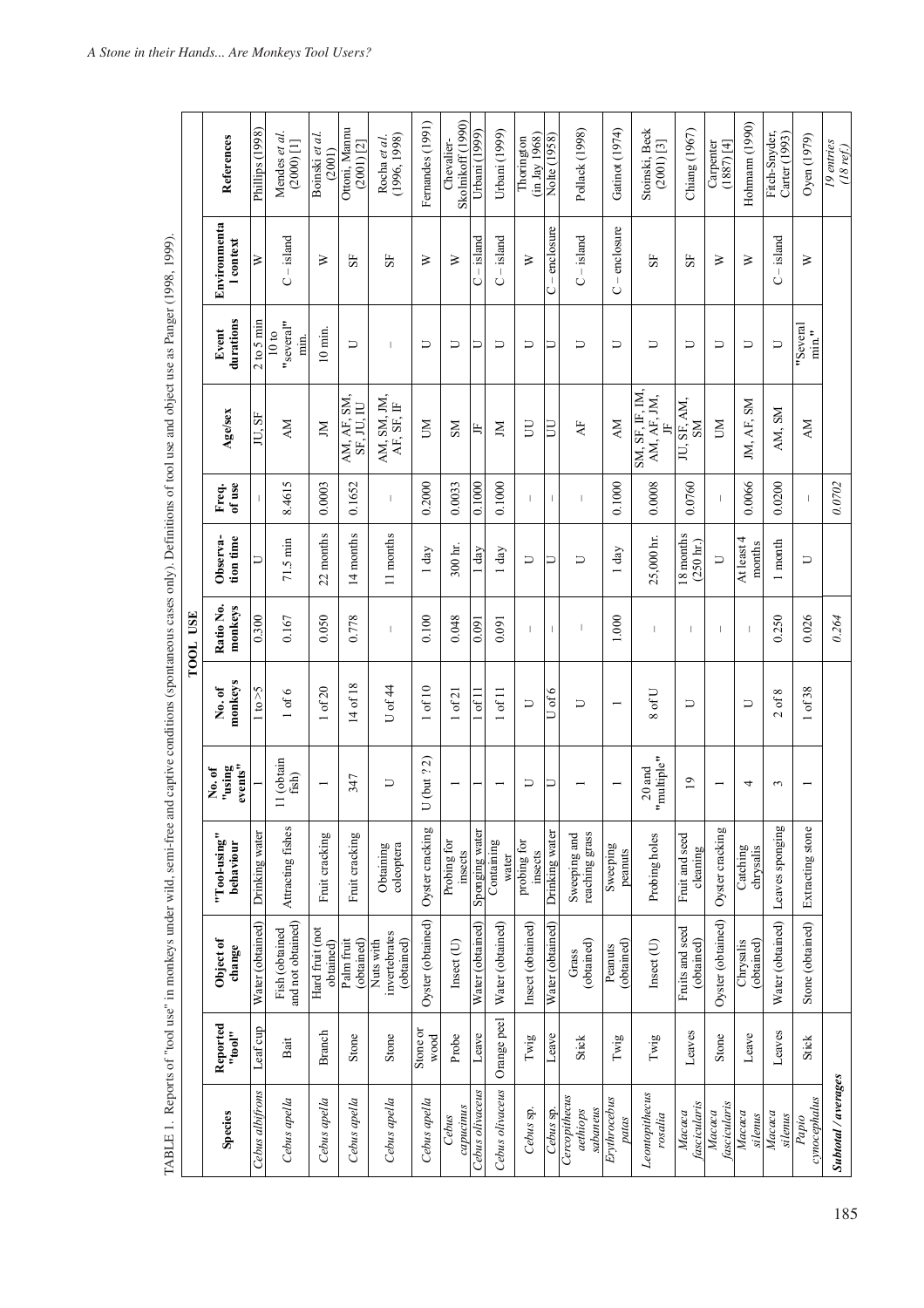TABLE 1 (continued). Reports of "tool use" in monkeys under wild, semi-free and captive conditions (spontaneous cases only). Definitions of tool use and object use as Panger (1998, 1999). TABLE 1 (continued). Reports of "tool use" in monkeys under wild, semi-free and captive conditions (spontaneous cases only). Definitions of tool use and object use as Panger (1998, 1999).

|                   | References                 | Richard-Hansen et<br>al. (1998) | Cooper, Harlow<br>$(1961)$ [5] | Boinski (1988)           | Skolnikoff (1990)<br>Chevalier- | Skolnikoff (1990)<br>Chevalier-              | Skolnikoff (1990)<br>Chevalier-      | Skolnikoff (1990)<br>Chevalier- | Skolnikoff (1990)<br>Chevalier- | Skolnikoff (1990)<br>Chevalier- | Urbani (1999)         | Kyes (1988)                      | Worch (2001)              | Stoinski, Beck<br>(2001) [3]        | Funakoshi (2001)<br>Matsubara,                    | Candland (1981)<br>Wienberg, | Candland $(1981)$<br>Wienberg,  | Candland (1981)<br>Wienberg, | Sinha (1997)            | Bayart (1982)                            |
|-------------------|----------------------------|---------------------------------|--------------------------------|--------------------------|---------------------------------|----------------------------------------------|--------------------------------------|---------------------------------|---------------------------------|---------------------------------|-----------------------|----------------------------------|---------------------------|-------------------------------------|---------------------------------------------------|------------------------------|---------------------------------|------------------------------|-------------------------|------------------------------------------|
|                   | Environmental<br>context   | ≥                               | $-enclosure$<br>Õ              | ⋗                        | ≥                               | ≥                                            | ⋗                                    | ≽                               | ≥                               | ≽                               | $C - i$ sland         | $-enclosure$<br>Õ                | ⋗                         | 55                                  | ≽                                                 | $C$ – enclosure              | $C$ – enclosure                 | $C$ – enclosure              | ≥                       | ${\rm S}$                                |
|                   | durations<br>Event         | J                               | コ                              | D                        | コ                               | J                                            | Þ                                    | Þ                               | $\overline{\cup}$               | $\overline{\phantom{m}}$        | D                     | to 17 min.<br>3 sec.             | 50 sec.                   | コ                                   | Þ                                                 | $\Box$                       | $\frac{15}{2}$ min<br>$10$ sec. | U                            | $\Box$                  | 5 to 15 min                              |
| <b>OBJECT USE</b> | Age/sex                    | UA, UM                          | E                              | ĂМ                       | IM, SM, JU                      | $\overline{A}$                               | E                                    | Ξ                               | Б                               | UU                              | N                     | $\mathbf{A}\mathbf{F}$           | Ë                         | IM, AM, AF,<br>SM, SF, IF<br>JM, JF | $\overline{A}$ F                                  | $\overline{A}$               | AF                              | $\overline{A}$               | $\mathbf{A}\mathbf{F}$  | ÅМ                                       |
|                   | ofuse<br>Freq.             | 0.1000                          | 0.1000                         | 0.1000                   | 0.0033                          | 0.0700                                       | 0.0700                               | 0.0033                          | 0.0067                          | 0.0033                          | 0.1000                | 0.0033                           | 0.0005                    | 0.0008                              | 0.0004                                            | $\mathbf{I}$                 | $\mathbf{I}$                    |                              | 0.7143                  | 0.3000                                   |
|                   | tion time<br>Observa-      | $1$ day                         | 1 day                          | 1 day                    | 300 hours                       | 300 hours                                    | 300 hours                            | 300 hours                       | 300 hours                       | 300 hours                       | 1 day                 | 15 months<br>$(300 \text{ hr.})$ | 10 months                 | 25,000 hr.                          | $(>2500$ hr)<br>14 month                          | 10 months                    | 10 months                       | 10 months                    | 21 hr.                  | 1 day                                    |
|                   | Ratio No.<br>monkeys       | 0.333                           | $\overline{\phantom{a}}$       | 0.333                    | 0.048                           | 1                                            | 0.048                                | 0.048                           | 0.048                           | 0.048                           | 0.091                 | 0.014                            | 0.036                     | T                                   | $\mathsf{I}$                                      | 0.077                        | 0.077                           | 0.077                        | 0.050                   | 0.125                                    |
|                   | monkeys<br>No.of           | 1 of 3                          | コ                              | $1$ of $3$               | of 21                           | $U$ of $21$                                  | $1$ of $21\,$                        | of 21                           | of 21                           | of 21                           | of 11                 | of 90 to 120                     | of 31 or 23               | 8 of U                              | コ                                                 | of 13                        | 1 of 13                         | of 13                        | of 19 to 22             | $1$ of $8$                               |
|                   | events"<br>"using<br>No.of |                                 |                                | $\overline{\phantom{0}}$ |                                 | $\overline{21}$                              | $\mathbf{\sim}$                      | $\overline{\phantom{0}}$        | $\mathbf{\sim}$                 | $\overline{\phantom{0}}$        |                       | 95                               |                           | "multiple"<br>$20$ and              |                                                   | $\cup$                       | $\cup$                          | $\cup$                       | 15                      | 3                                        |
|                   | "Tool-using"<br>behaviour  | Hitting a sloth                 | Hitting other<br>monkey        | Hitting a snake          | Hitting another                 | another above<br>Breaking and<br>dropping to | Pushing and<br>changing<br>direction | Throwing                        | Flailing to<br>another          | Poking to<br>another            | Helping to stand<br>Ξ | Grooming her<br>infant           | Cleaning                  | Grooming                            | daughter mouth<br>putting it into<br>Pacifying by | Grooming                     | Grooming                        | Grooming                     | scratching<br>Genitalia | Nose cleaning                            |
|                   | Object of<br>change        | None                            | None                           | None                     | None                            | None                                         | None                                 | None                            | None                            | None                            | None                  | None                             | None                      | None                                | None                                              | None                         | None                            | None                         | None                    | None                                     |
|                   | Reported<br>"tool"         | Stick                           | Stick                          | <b>Branch</b>            | Branch                          | Branch                                       | Snags                                | Stick                           | Stick                           | Stick                           | Stick                 | Stone                            | Leaf                      | Twig                                | Acom                                              | pieces<br>Chow               | Stone                           | $\Gamma$ wig                 | Stick                   | Stick                                    |
|                   | Species                    | seniculus<br>Alouatta           | Cebus apella                   | capucinus<br>Cebus       | capucinus<br>Cebus              | capucinus<br>Cebus                           | capucinus<br>Cebus                   | capucinus<br>Cebus              | capucinus<br>Cebus              | capucinus<br>Cebus              | Cebus olivaceus       | Cercocebus atys                  | Cercopithecus<br>ascanius | Leontopithecus<br>rosalia           | Macaca fuscata                                    | Macaca fuscata               | Macaca fuscata                  | Macaca fuscata               | Macaca radiata          | $Macaca$ $\stackrel{\text{nonkeana}}{ }$ |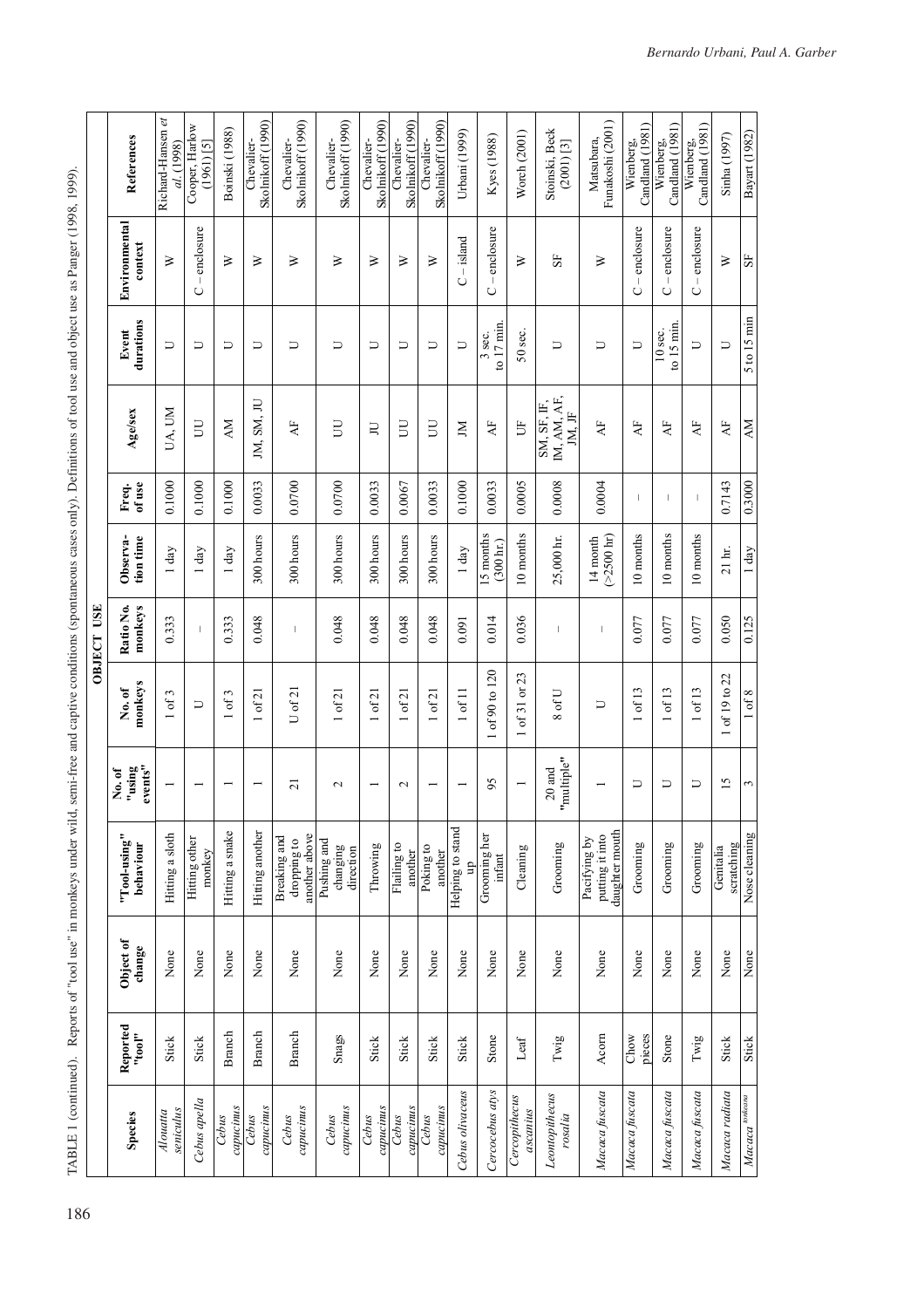|            | References                 | Goodall, Packer<br>van Lawick-<br>(1973) | Petit, Thierry<br>(1993) | Petit, Thierry<br>(1993)   | Beck (1975) [6]          | Vincent $(1973)$  | 25 entries<br>(16 ref.) | 44 entries<br>(34 ref.) |
|------------|----------------------------|------------------------------------------|--------------------------|----------------------------|--------------------------|-------------------|-------------------------|-------------------------|
|            | Environmental<br>context   | ≽                                        | $C$ – enclosure          | C-enclosure                | $U - U$                  | $C$ – enclosure   |                         |                         |
|            | Event<br>durations         |                                          | Unclear                  | Unclear                    |                          |                   |                         |                         |
|            | Age/sex                    | 円                                        | ZК                       | SM, SM                     | $\overline{U}$           | AM                |                         |                         |
|            | Freq.<br>of use            | 0.1000                                   | 0.0008                   | 0.0025                     | $\overline{\phantom{a}}$ | 0.1000            | 0.0895                  | 0.0796                  |
|            | Observa-<br>tion time      | 1 day                                    | 1188 hr.                 | 1188 hr.                   |                          | $1 \, \text{day}$ |                         |                         |
| OBJECT USE | Ratio No.<br>monkeys       | I                                        | 0.125                    | 0.375                      | $\overline{1}$           | 0.125             | 0.115                   | 0.172                   |
|            | monkeys<br>No. of          | 1 of U                                   | $1$ of $8$               | $3$ of $8$                 | $1$ of U                 | 1 of 8            |                         |                         |
|            | "using<br>events"<br>No.of |                                          |                          | several                    |                          |                   |                         |                         |
|            | "Tool-using"<br>behaviour  | Face wiping                              | Scraping the soil        | Breaking cement<br>surface | Throwing                 | Digging soil      |                         |                         |
|            | Object of<br>change        | None                                     | None                     | None                       | None                     | None              |                         |                         |
|            | Reported<br>"tool"         | Stone                                    | Stick                    | Stone                      | Sand                     | Stick             |                         |                         |
|            | Species                    | ynocephalus<br>Papio                     | Papio papio              | Papio papio                | Papio sp.                | Papio sphinx      | Subtotal / averages     | Total                   |

[ABLE 1 (continue). Reports of "tool use" in monkeys under wild, semi-free and captive conditions (spontaneous cases only). Definitions of tool use and object use as Panger (1998, 1999). TABLE 1 (continue). Reports of "tool use" in monkeys under wild, semi-free and captive conditions (spontaneous cases only). Definitions of tool use and object use as Panger (1998, 1999).

Abbreviations: W= Wild; SF= Semi-free; C= Captive; U=Unknown; A=Adult; S=Subadult; J=Juvenile; I=Infant; M=Male; F=Female. *Abbreviations:* W= Wild; SF= Semi-free; C= Captive; U=Unknown; A=Adult; S=Subadult; J=Juvenile; I=Infant; M=Male; F=Female.

998, Ottoni, Mannu (2001) collected data of spontaneous tool use while nut cracking by Cebus apella individuals that formed a group after escaping from these park islands, and then also made a similar experimental protocol with this troop, as those from 1995 (Aquino, Ottoni 2001). It was not reported if the individuals that "spontaneously" cracked nuts with stones in the mainland (Ottoni, Mannu 2001) were the same or part of the individuals that were present in the Perondi et al. (1995) and/or Aquino, Ottoni (2001) experiments. [3] The cases of use of the radio transmitter antennas fixed in the monkey's nowever it has to be pointed out that Perondi et al. (1995) report an experiment of tool use (stick use in boxes) in an island with 60 Cebus apella individuals in the Parque Ecológico Tieté, Brazil. In 1997necks are not included. [4] The author refers the monkey as "he". [5] The authors name the stick as "instrument". [6] This work is a review of reports; we included one out of two Beck's personal observations Votes: [1] The frequency of tool-using of Mendes et al. (2000) is an anomalous value and was not included in the calculation of the subtotal frequency. [2] We consider this entry for the purpose of this table, *Notes*: [1] The frequency of tool-using of Mendes *et al*. (2000) is an anomalous value and was not included in the calculation of the subtotal frequency. [2] We consider this entry for the purpose of this table, however it has to be pointed out that Perondi *et al*. (1995) report an experiment of tool use (stick use in boxes) in an island with 60 *Cebus apella* individuals in the Parque Ecológico Tietê, Brazil. In 1997– 1998, Ottoni, Mannu (2001) collected data of spontaneous tool use while nut cracking by *Cebus apella* individuals that formed a group after escaping from these park islands, and then also made a similar experimental protocol with this troop, as those from 1995 (Aquino, Ottoni 2001). It was not reported if the individuals that "spontaneously" cracked nuts with stones in the mainland (Ottoni, Mannu 2001) were the same or part of the individuals that were present in the Perondi *et al.* (1995) and/or Aquino, Ottoni (2001) experiments. [3] The cases of use of the radio transmitter antennas fixed in the monkey's necks are not included. [4] The author refers the monkey as "he". [5] The authors name the stick as "instrument". [6] This work is a review of reports; we included one out of two Beck's personal observations and a personal communication to him, because in the other two cases it is not clear if the behaviour was performed spontaneously. and a personal communication to him, because in the other two cases it is not clear if the behaviour was performed spontaneously.

n order to see how the monkeys select and use them. A similar situation occurs with the nut-cracking behaviour of a captive Cebus apella male reported by Nolte (1958), that - in principle - the "tools" were selected for the similar selection purpose described above. The "tools" that Nolte (1958) reported are termis racquets, wood, "hammer", concrete, plate, screwdriver and shovel; [f] The "tool use" cases Comments: [a] Data from Chevalier-Skolnikoff (1989) are not added in this table because the author said that "no formal task-reward experiments were set up... [however, she indicated that intentionally] m assortment of novel objects were provided with the food" (Chevalier-Skolnikoff 1989: 562). [b] The data presented by Kortlard, Kooij (1963) is not included, because all entries come from secondary and mecdotal sources, practically most of them anonymous. [c] The use of the monkey's tails as those reported as a tool by Reinhardt (1991) and Behnar, Samuel (1978) were not considered as tools. [d] angguth, Alonso (1997) report was not incorporated, because even if the authors presented convincing information of tool-using by wild Cebus apella, they did not observe the monkeys performing such behaviour. [e] The cases of capuchin stone using reported by Fernandez de Oviedo y Valdes in 1526 (in Urbani, 1998) and Croizat (in Urbani, 2002) are not included. The stones were intentionally provided eported by Romanes (1977) were not added because it is not clear if they were used spontaneously and the data was secondarily obtained by his sister. Also, Jennison (1927), Eisentraut (1933), Hill (1964), elt (1985) cases of Cebus spp. of nut, oyster and beetle-cracking, and stick use are presented out of context, it is not known if they were spontaneous or induced. [g] The cases of stick and branches use eported by Krieg (1930) for Cebus apella, Ueno, Fujita (1997) for Macaca tonkeana, and Galat-Luong (1984) for Papio leucophaeus, Cercopithecus campelli lowei and Cercopithecus atys are not included uentes 2002, Starin 1990, Panger 1998, Boinski et al. 2001, Urbani, Urquiza-Haas 2002, respectively) take in consideration the distinction between object manipulation and substrate use as described by *Comments*: [a] Data from Chevalier-Skolnikoff (1989) are not added in this table because the author said that "no formal task-reward experiments were set up… [however, she indicated that intentionally] an assortment of novel objects were provided with the food" (Chevalier-Skolnikoff 1989: 562). [b] The data presented by Kortlard, Kooij (1963) is not included, because all entries come from secondary and anecdotal sources, practically most of them anonymous. [c] The use of the monkey's tails as those reported as a tool by Reinhardt (1991) and Behnar, Samuel (1978) were not considered as tools. [d] Langguth, Alonso (1997) report was not incorporated, because even if the authors presented convincing information of tool-using by wild *Cebus apella*, they did not observe the monkeys performing such behaviour. [e] The cases of capuchin stone using reported by Fernandez de Oviedo y Valdes in 1526 (in Urbani, 1998) and Croizat (in Urbani, 2002) are not included. The stones were intentionally provided in order to see how the monkeys select and use them. A similar situation occurs with the nut-cracking behaviour of a captive *Cebus apella* male reported by Nolte (1958), that – in principle – the "tools" were selected for the similar selection purpose described above. The "tools" that Nolte (1958) reported are tennis racquets, wood, "hammer", concrete, plate, screwdriver and shovel; [f] The "tool use" cases reported by Romanes (1977) were not added because it is not clear if they were used spontaneously and the data was secondarily obtained by his sister. Also, Jennison (1927), Eisentraut (1933), Hill (1964), Belt (1985) cases of *Cebus* spp. of nut, oyster and beetle-cracking, and stick use are presented out of context, it is not known if they were spontaneous or induced. [g] The cases of stick and branches use reported by Krieg (1930) for Cebus apella, Ueno, Fujita (1997) for Macaca tonkeana, and Galat-Luong (1984) for Papio leucophaeus, Cercopithecus campelli lowei and Cercopithecus are not included because the monkeys were fastened with a rope. [h] The described cases of spontaneous object and substrate use by *Macaca fascicularis*, *Procolobus badius*, *Cebus capucinus* and *Cebus apella* (Truce, because the monkeys were fastened with a rope. [h] The described cases of spontaneous object and substrate use by *Macaca fascicularis*, *Procolobus badius*, *Cebus capucinus* and *Cebus apella* (Truce, Fuentes 2002, Starin 1990, Panger 1998, Boinski *et al*. 2001, Urbani, Urquiza-Haas 2002, respectively) take in consideration the distinction between object manipulation and substrate use as described by Parker, Gibson (1977) and Panger (1998, 1999). Parker, Gibson (1977) and Panger (1998, 1999).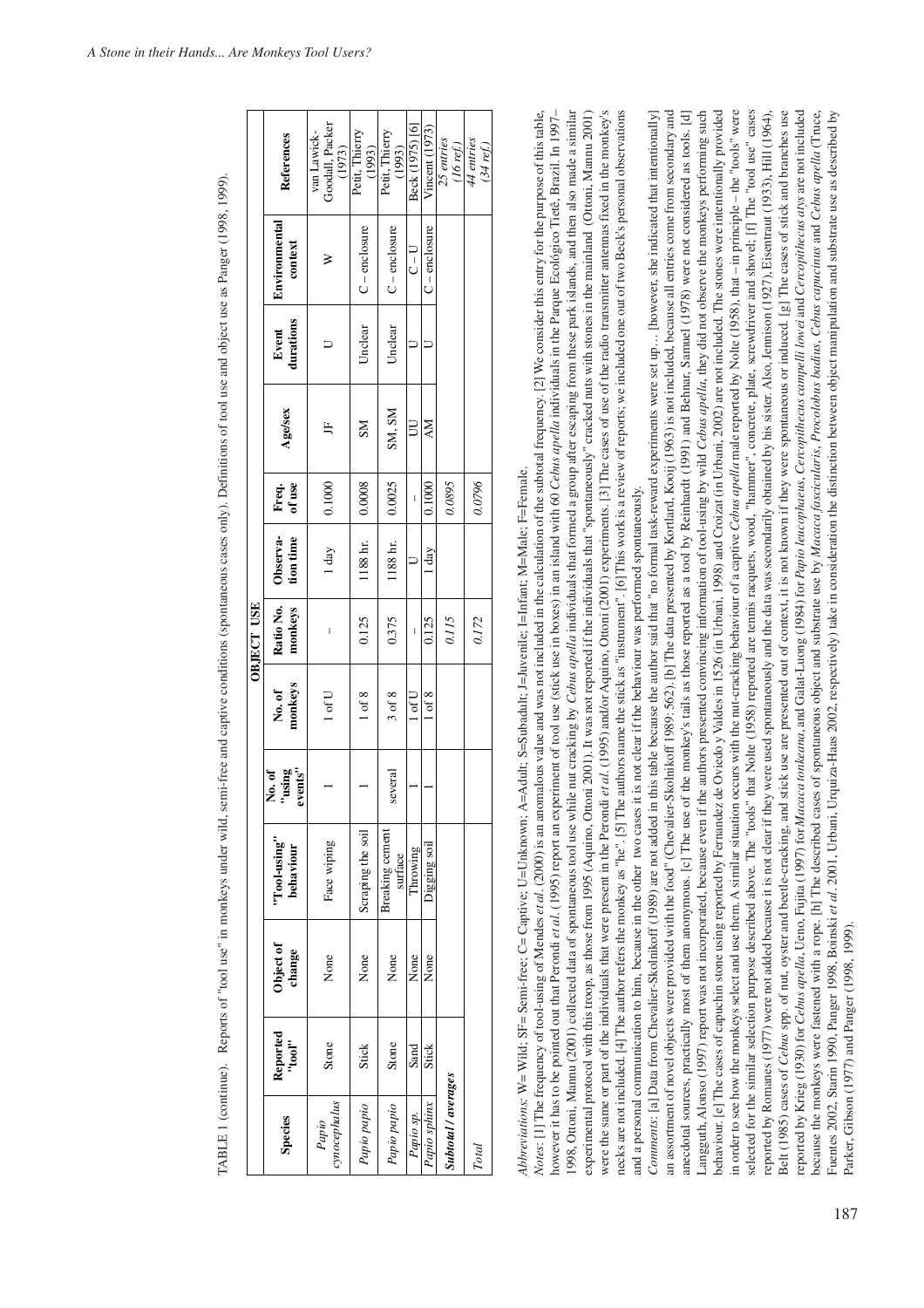A bibliographic list was made after searching in Academic Search Elite, Biological Abstracts (BIOSIS), PrimateLit (1940–2002), and Zoological Record reference databases, and citations in Beck (1975), Hill (1964), Tomasello and Call (1997), van Lawick-Goodall (1970) and Visalberghi (1990). The four main primatological journals, *American Journal of Primatology*, *Folia Primatologica*, *International Journal of Primatology* and *Primates* also were systematically reviewed for years 1957– 2002. Data were collected from the reports (*Table 1*), as follow:

- 1) Reported "tool": refers to potential agent of change, and becomes a "tool" when related to a feeding, drinking or foraging context (see above: Panger 1998, 1999).
- 2) Object of change: refers to the edible item, solid or liquid (see above: Panger 1998, 1999).
- 3) Reported "tool-using" behaviour: refers to the action required to obtain a goal with the "tool".
- 4) Number of "using" events: The number of times the "tool-using" behaviour" was observed.
- 5) Number of monkeys: the number of individual monkeys in the group reported to use tools.
- 6) Ratio of tool users: the number of tool-using monkeys divided by the number of monkeys in the group.
- 7) Observation time: corresponds to the total amount of time spent observing the studied animals.
- 8) Frequency of tool use: Number of ""tool-using" events" per hour. For those cases in which the number of observation hours was not reported, we use hypothetical hours according to the following:  $1 \text{ day} = 10 \text{ hours}, 1$ month  $= 15$  days, 1 year  $= 12$  months. If the observation time was not reported, it was scored as unknown.
- 9) Age/sex: Age and sex of the tool or object user.
- 10) Event duration: duration in seconds and/or minutes of the ""tool-using" event".
- 11) Environmental information: whether the study was conducted in captivity, wild, or semi-free conditions.

# **RESULTS**

*Table 1* presents the data obtained from our literature search of several articles on spontaneous "tool-using" in monkeys. The data are divided into cases of tool-using and cases of object-using according to Panger (1998, 1999). Of 44 entries, 19 (43.2%) are reports of "tool-using" during feeding, foraging and drinking contexts (68.4% for food and 31.6% for water). The remaining 25 (56.8%) cases described as tool-using are better represented as objectusing cases. From a total of approximately 230 primate species (Cowlishaw, Dunbar 2000) only 11 monkeys species were found to be possible tool users (4.8%), and more than a half (57.9%, N=10/19) of these involved the genus *Cebus*. The other genera in which "tool use" was reported are *Macaca*, *Papio*, *Erythrocebus*, *Cercopithecus* and *Leontopithecus* (*Table 1*). The majority of the reported tools were "sticks" (36.8%, incl. probe, branch, twig, N=7/ 19), followed by leaves (31.6%), stones (21.1%) and others (10.5%, orange peel and bait), and in practically all events the edible items were obtained (84.2%, N=16/19) (*Table 1*). In the case of object-using, sticks were the predominant manipulated object (i.e. "sticks", 72%, N=18/25).

The number of "tool use" events varied from one case  $(47.4\%, N=9/19)$  to 20, with the exception of 347 cases reported by Ottoni and Mannu (2001) for confiscated *Cebus apella* living in a semi-free ranging setting. It remains unclear whether some of these capuchins had previously been involved in tool use experiments (Perondi *et al.* 1995, Aquino, Ottoni 2001).

The reported duration of tool use events in these published accounts varied from a "few seconds" to 10 minutes, but in most cases duration was not reported (*Table 1*). For object-using, the number of events ranged from 1 (56%,  $N=14/25$ ) to 95 ( $N=1/25$ ), with duration intervals ranging from 3 seconds to 17 minutes. However, as in tool-using, the time engaged in object manipulation frequently was not reported. The proportion of performer group members to non-performer group members in tool-using or objectusing events was low (0.264 to 0.115, respectively). The majority of cases were performed by only one individual in the group  $(47.4\%, N=9/19$  for "tool-using" events;  $80\%,$ N=20/25 for object-using events).

The reported frequencies (by hours) of tool-using and object-using also were extremely low. They ranged from 0.07 cases per hour for tool-using and 0.08/hour for objectusing (*Table 1*, also see explanation for calculation in Methods). Among individual species, the frequencies of tool-using and object-using ranged from 0.09/hr to 0.05/hr in *Cebus*, 0.03/hr to 0.33/hr in *Macaca*, and from "unknown" to 0.06/hr in *Papio*. In *Leontopithecus rosalia*, tool-using and object-using were reported at a rate of 0.0008/hr. For *Cercopithecus* and *Erythrocebus*, the frequencies are represented by only one case of tool-using, with no cases of object-using (*Table 1*). We found no cases of tool-using by prosimians, although they have been reported occasionally to manipulate objects in induced captive contexts (Torigoe 1985, Sterling, Povinelli 1999).

When engaged in tool-using behaviour, adult males tended to be the main performers whereas for object-using adult females were the most common performers (*Figure 1*). 42.1% tool-using cases occurred in the wild (N=8/19), 36.8% in captive (N=7/19) and 21.1% in semi-free (N=4/ 19) conditions. Percentages of object-using varied from 52% wild (N=13/25), 40% captive (N=10/25) and 8% for semi-free (N=10/25) conditions.

# **DISCUSSION**

Based on an extensive review of the published literature, there exist few reported events of tool use in non-ape primates (following the definition of Panger 1998, 1999). In addition, in those instances in which tool use has been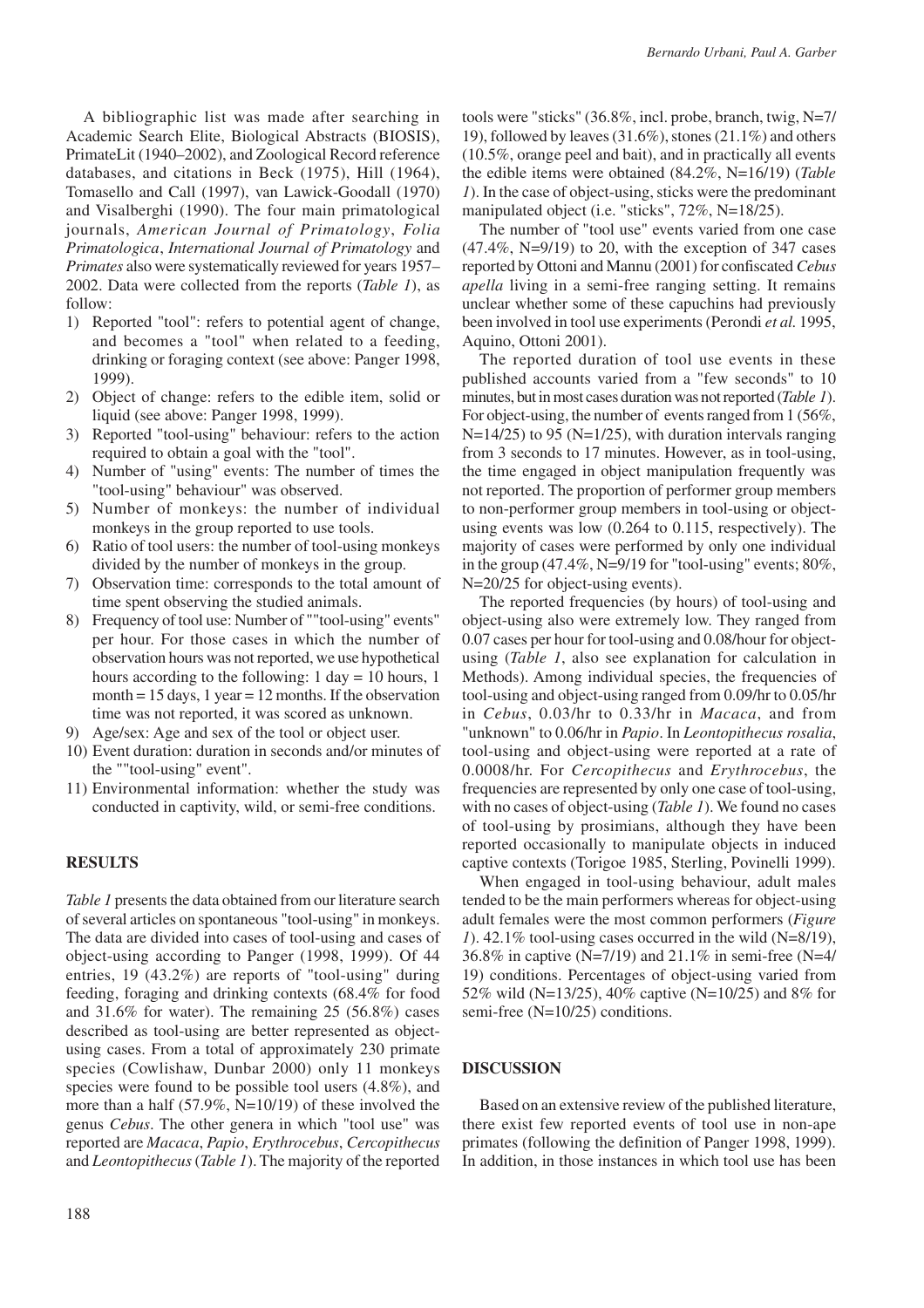observed, the number of individual tool users and the frequency of tool use events were extremely low. Many reports of "tool-using" presented in the literature are better understood as examples of "object-using" (*Table 1*). Furthermore, most of the "tool use" reports are anecdotal (see implications in Heyes 1993). In the case of monkeys, we have no evidence for even occasional tool use, despite long-term field studies in species such as *Alouatta palliata* (Glander 1992), *Brachyteles arachnoides* (Strier 1992), *Macaca fuscata* (Watanabe 2001), *Cebus capucinus* (Chapman, Fedigan 1990, O'Malley, Fedigan 2002) and *Papio cynocephalus* (Altmann, Altmann 1970).

The data currently available support the idea that monkeys do not use tools under natural conditions. The majority of tool use reports are from capuchin monkeys (*Cebus* spp.) (*Table 1*), a primate genus that is characterized by large brain size and enhanced manual dexterity (for a platyrrhine) (Boinski *et al*. 2001, Visalberghi, McGrew 1997). *Cebus* also has been the focus of numerous captive studies designed to examine tool-using behaviour.

In captive studies examining social transmission of information during problem-solving tasks associated with tools, there is no evidence that capuchins learn by imitation (learning to obtain a goal by understanding the intentions of the model's behaviour – Visalberghi, Fragaszy 2001), by emulation (learning to obtain a goal by watching the behaviour of the model – Tomasello 1996), or social enhancement (learning by trial-and-error after observing the model's behaviour – Visalberghi, Limognelli 1994, Visalberghi, Fragaszy 2001). Similarly in an experimental field study of tool-using in wild white-faced capuchins (*C. capucinus*) (Garber, Brown in press) there was no evidence that any of the 15 group members understood how the tool functioned in solving the foraging problem. This is consistent with the conclusions of many captive studies (Visalberghi, Limongelli 1996, Visalberghi, Tomasello 1998, for an alternative interpretation see: Westergaard, Suomi 1995, 1997). Overall, the current data do not provide consistent evidence that any monkey species has insight or understanding of the properties of a tool and how it functions in accomplishing a task.

In summary, although many species of non-ape primates possess the requisite motor skills to manipulate objects as tools, spontaneous cases of tool use principally have been reported only in three genera, *Cebus*, *Macaca* and *Papio* (*Table 1*). Moreover, even in these genera, observations of tool use are rare, and there is little evidence to support the contention that these monkeys have insight or causal understanding into how external appliances functioned in accomplishing a foraging or social task. Therefore, it can be argued that monkeys are not true tool users.

The review of the present literature highlights important cognitive distinctions between monkeys, and at least some apes and humans (McGrew 1996, Tomasello, Call 1997). The data also suggest that caution must be used in assuming that monkeys represent instructive models in identifying the ecological, social, or cognitive factors that led to the evolution of tool use in early human ancestors. In this regard, future research on cognition in captive and wild prosimians, New World monkeys and Old World monkeys needs to examine more clearly what individuals learn by trial and error, what individuals learn by observing others, and the degree to which problem-solving represents learning by association or learning by insight (Shettleworth 1998).

### **ACKNOWLEDGEMENTS**

Special thanks to Júlio César Bicca-Marques (Pontifica Universidade do Rio Grande do Sul, Brazil) for sending us the Brazilian references. The staff of the UIUC libraries provides effective support during bibliographic searching. To Tania Urquiza-Haas, as always my inspiration (B. U.). P. A. G. wishes to acknowledge the insights that Sara and Jenni provided on tool use, object use and problem-solving strategies in precocious Garber children. B. Urbani is supported by a Fulbright-OAS Scholarship.

#### **REFERENCES**

- ALTMANN S. A., ALTMANN J., 1970: *Baboon Ecology.* University of Chicago, Chicago. 220 pp.
- AQUINO C. M. C., OTTONI E. B., 2001: Uso induzido de ferramentas por macacos-prego (*Cebus apella*) em condições de semi-liberdade [Induced tool use by tufted capuchin monkeys (*Cebus apella*) in semi-free conditions]. *Anais de Etologia (Resumos do Congresso Brasileiro de Etologia)* 19: 74.
- BAYART F., 1982: Un cas d'utilization d'outil chez un macaque (*Macaca tonkeana*) élevé en semiliberté. *Mammalia* XLVI, 4: 541–544.
- BECK B., 1975: Primate tool behavior. In: R. Turttle (Ed.): *Socioecology and psychology in primates*. Pp. 443–447. Mouton Publisher. The Hague.
- BEHNAR E. E., SAMUEL D., 1978: A case of tool use in captive olive baboons (*Papio anubis*). *Primates* XIX, 2: 385–389.
- BELT T., 1985: *The naturalist in Nicaragua*. Univiversity of Chicago Press, Chicago, 403 pp. [First edition, 1874].
- BERTHELET A., CHAVALLION, J., 1993: The use of tools by human and non-human primates. Oxford University Press, New York, 424 pp.
- BIERENS DE HAAN J. A., 1931: Werkzeuggebrauch und Werkzeugherstellung bei einen Niederen Affen (*Cebus hypoleucus* Humb.). *Zeitschrift für vergleichende Physiologie* XIII: 641–695.
- BOINSKI S., 1988: Use of a club by a wild-faced capuchin (*Cebus capucinus*) to attack a venomous snake (*Bothrops asper*). *Amer. J. of Primatology* XIV, 2: 177–179.
- BOINSKI S., QUATRONE R. Q., SWARTZ H., 2001: Substrate and tool use by brown capuchins in Suriname: Ecological contexts and cognitive bases. *Amer. Anthrop.* CII, 4: 741–761.
- BYRNE R., 1998: The early evolution of thinking: evidence from monkeys and apes. In: S. Mithen (Ed.): *Creativity in Human Evolution and Prehistory*. Pp. 110–124. Routledge Press, London.
- CALL J., 2000: Representing space and objects in monkeys and apes. *Cognitive Science* 24: 397–422.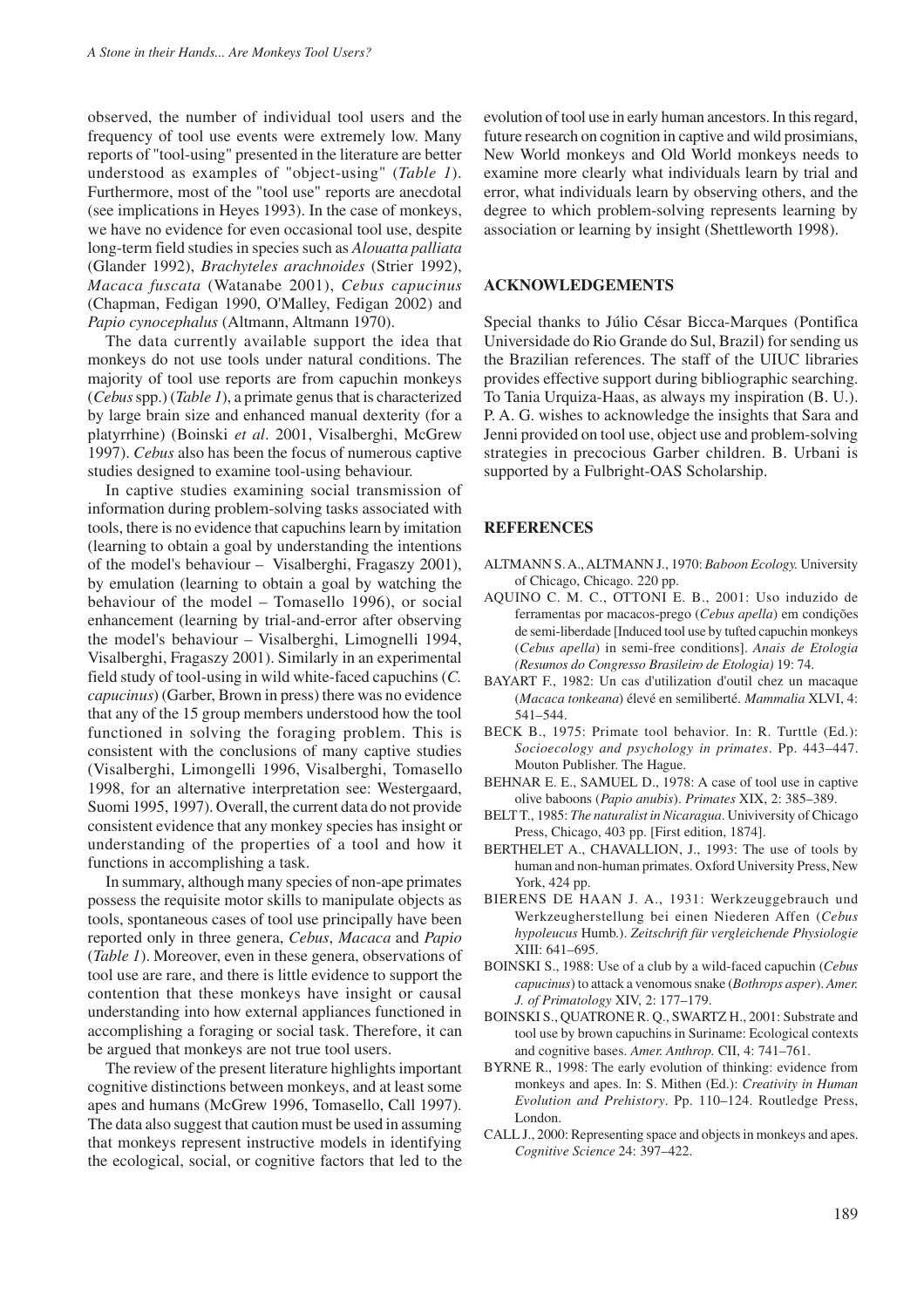CARPENTER A., 1887: Monkeys opening oysters. *Nature* 36: 53.

- CHALMEAU R., VISALBERGHI E., GALLO E., 1997: Capuchin monkeys, *Cebus apella*, fail to understand a cooperative task. *Animal Behavior* 54: 1215–1225.
- CHAPMAN C. A., FEDIGAN L. M., 1990: Dietary differences between neighboring Cebus capucinus groups: Local traditions, food availability or responses to food profitability. *Folia Primatologica* LIV, 3–4: 177–186
- CHEVALIER-SKOLNIKOFF S., 1989: Spontaneous tool use and sensoring intelligence in *Cebus* compared with other monkeys and apes. *Behavioral and Brain Sciences* XII, 3: 561–589.
- CHEVALIER-SKOLNIKOFF S., 1990: Tool use by wild *Cebus* monkeys at Santa Rosa National Park, Costa Rica. *Primates* XXXI, 2: 375–383.
- CHIANG M., 1967: Use of tools by wild macaque monkeys in Singapore. *Nature* 214: 1258–1259.
- COOPER L. R., HARLOW H. F., 1961: Note on a cebus monkey's use of a stick as a weapon. *Psychological Reports* 8: 418.
- COWLISHAW G., DUNBAR R., 2000: *Primate Conservation Biology*. University of Chicago Press. Chicago. 498 pp.
- EISENTRAUT M., 1933: Biologische studien im bolivianischen Chaco. III. Beitrag zur Biologie der Säugetierfauna. *Zeitschift für Säugetiekunde* 8: 47–69.
- FERNANDES M. E. B., 1991: Tool use and predation of oysters (*Crassostrea rhizophorae*) by the tufted capuchin, *Cebus apella apella*, in brackish water mangrove swamp. *Primates* XXXII, 4: 529–531
- FITCH-SNYDER H., CARTER T., 1993: Tool use to acquire drinking water by free-ranging lion-tailed macaques (*Macaca silenus*). *Laboratory Primate Newsletter* XXXII, 1: 1–2.
- GALAT-LUONG A., 1984: L'utilisation spontanée d'outils pour le toilettage chez des cercopithecidae Africains captifs. *Revue d'écologie (Terre et la Vie)* XXXIX, 2: 231–236.
- GARBER P. A., BROWN E., in press: Wild capuchins (*Cebus capucinus*) fail to use tools in an experimental field study. *Amer. J. of Primatology*.
- GATINOT B. L., 1974: Note sur l'observation d'une utilization spontanée d'outil chez *Erythrocebus patas* en captivité. *Mammalia* 38: 557–558.
- GLANDER, K. E., 1992: Dispersal patterns in Costa Rica mantled howling monkeys. *Internat. J. of Primatology* 13: 415–436.
- HEYES C. M., 1993: Anecdotes, training, trapping and triangulation: do animals attribute mental states? *Animal Behaviour* 46: 177–188.
- HILL W. C. O., 1964: *Primates. Comparative anatomy and taxonomy. IV. Cebidae. Part A*. The University Press, Edinburgh. 523 pp.
- HOHMANN G., 1990: A case of a simple tool use in wild lion tail macaques (*Macaca silenus*). *Primates* 29: 565–567.
- JAY P., 1968: Primate field studies and the human evolution. In: P. Jay (Ed.): *Primate studies in adaptation and variability*. Pp. 487–503. Holt, Rinehart and Winston, Chicago.
- JENNISON G., 1927: *Natural History. Animals*. Macmillan Co, New York. 328 pp.
- KLÜVER H., 1937: Re-examination of implement-using behavior in a cebus monkey after an interval of three years. *Acta Psychologica* 2: 347–397.
- KORTLAND A., KOOIJ M., 1963: Protohomid behavior in primates (preliminary communication). *Symposia of the Zoological Society of London* 10: 61–68.
- KRIEG H., 1930: Biologische reisestudien in Sudamerika. XVI. Die affen des Gran Chaco und seiner grenzgebiete. *Zeitschrift für Morphologie und Ökologie der Tiere* XVIII, 4: 760–785.

KYES R. C., 1988: Grooming with a stone in sooty mangabeys

(*Cercocebus atys*). *Amer. J. of Primatology* XVI, 2: 171–175.

- LANGGUTH A., ALONSO C., 1997: Capuchin monkeys in the Caatinga: Tool use and food habits during drought. *Neotropical Primates* V, 3: 77–78.
- LAVALLEE A. C., 1999: Capuchin (*Cebus apella*) tool use in a captive naturalistic environment. *Internat. J. of Primatology* XX, 3: 399–414.
- LIMONGELLI L., BYSEN S. T., VISALBERGHI E., 1995: Comprehensive of cause-effect relations in a tool-using task by chimpanzees (*Pan troglodytes*). *J. of Comparative Psychology*  $CIX$  1: 18–26.
- MATSUBARA M., FUNAKOSHI M., 2001: Observation of a wild Japanese macaque mother pacifying her distressed infant with an acorn. *Primates* XLII, 2: 171–173.
- McGREW W. C., 1996: *Chimpanzee Material Culture. Implications for Human Evolution*. Cambridge University Press, Glasgow. 277 pp.
- MENDES F. M. C., MARTINS L. B. R., PEREIRA J. A.,
- MARQUEZAN R. F., 2000: Fishing with a bait: a note on behavioral flexibility in *Cebus apella*. *Folia Primatologica* LXXI: 350–352.
- NOLTE A., 1958: Beobachtungen über das instinktver halten von Kapuzineraffen (*Cebus apella* L.) in der gefangenschaft. *Behaviour* 12: 183–207.
- O'MALLEY R., FEDIGAN L., 2002: Variation in foraging and food processing techniques among white-faced capuchins (*Cebus capucinus*) in Santa Rosa National Park, Costa Rica. *Amer. J. of Phys. Anthrop.* 34 (Suppl.): 119–120.
- OTTONI E. B., MANNU M., 2001: Semifree-ranging tufted capuchins (*Cebus apella*) spontaneously use tools to crack open nuts. *Internat. J. of Primatology* XXII, 3: 347–358.
- OYEN O. J., 1979: Tool use in free-ranging baboons of Nairobi National Park. *Primates* 20: 595–597.
- PANGER M., 1998: Object-use in free-ranging white-faced capuchins (*Cebus capucinus*) in Costa Rica. *Amer. J. of Phys. Anthrop.* 106: 311–321.
- PANGER M., 1999: Capuchin object manipulation. In P. Dolhinow, A. Fuentes (Eds.): *The Non-Human Primates*. Pp. 115–120. Mayfield Publishing Co., Mountain View (CA).
- PARKER S. T., GIBSON K. R., 1977: Object manipulation, tool use and sensorimotor intelligence as feeding adaptation in *Cebus* monkeys and great apes. *J. of Hum. Evol.* 6: 623–641.
- PERONDI M. A. M., IZAR P., OTTONI E. B., 1995: Uso de ferramentas por macacos-prego (Cebus apella) em condições de semi-cativerio [Tool use by tufted capuchin monkeys (*Cebus apella*) in semi-captive conditions]. *Anais de Etologia (Resumos do Congresso Brasileiro de Etologia)* 12: 416.
- PETIT O., THIERRY B., 1993: Use of stones in a captive group of Guinea baboons (*Papio papio*). *Folia Primatologica* LXI, 3: 160–164.
- PHILLIPS K. A., 1998: Tool use in wild capuchin monkeys (*Cebus albifrons trinitatis*). *Amer. J. of Primatology* XLVI, 3: 259– 261.
- POLLACK D., 1998: Spontaneous tool use in a vervet monkey (*Cercopithecus aethiops sabaeus*). *Amer. J. of Primatology* XLV, 2: 201.
- REINHARDT V. 1991: Uncommon tool usage by captive primates. *International Zoo News*. XXXVIII, 5: 13–14.
- RICHARD-HANSEN C., BELLO N., VIE J. C., 1998: Tool use by a red howler monkey (*Alouatta seniculus*) towards a two-toed sloth (*Cholepus didactylus*). *Primates* XXXIX, 4: 545–548.
- ROCHA V. J., DOS REIS N. R., SEKIAMA M. L., 1996: Predação de sementes de *Syagrus romanzoffianum* por *Cebus apella* através de "ferramentas", na região de Londrina-PR [Predation